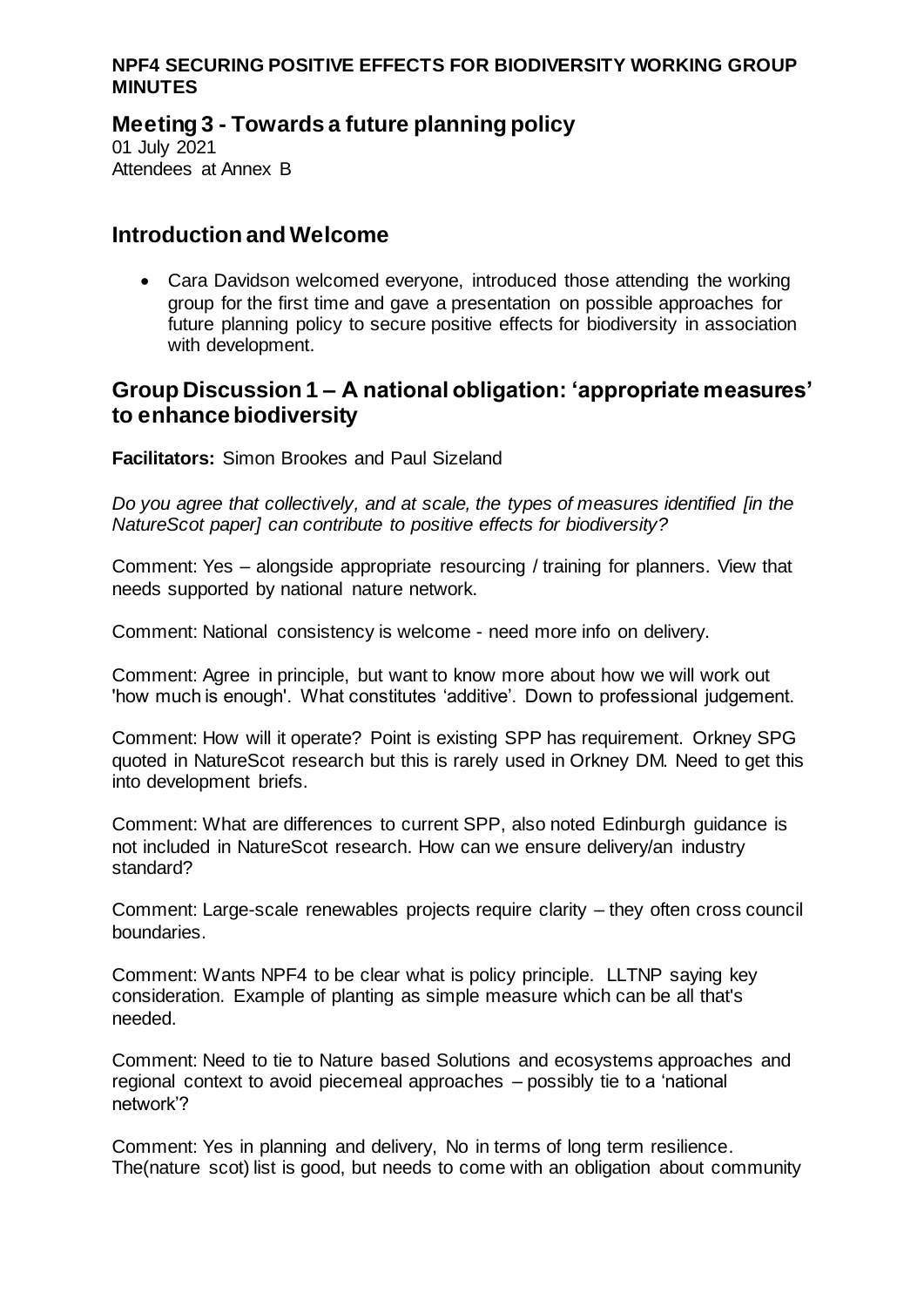co-share and stewardship. Who pays for meaningful maintenance? [Example given of Victorian gardens – previously only meant to be small now 70 ft trees with maintenance need]

Comments: The measures are not strong enough, despite being helpful, they will not make a major difference to Scotland's nature emergency, it will be difficult to get developers to act. Understandable not to go down the metric route.

Comment: We are in a position to do something new - more radical. How do we do more to ensure we get more than 'a little bit of positive?' – Does this go beyond offset? Concern about potential for harmful development with "green jewellery" around it.

Comment: Helpful that this approach leaves it open to judgement - although that can bring in debate.

Comment: Currently struggling with developers regarding biodiversity. Need for strong language at a national level to avoid local authorities arguing endlessly with developers.

Comment: Using GIS data to inform restoration and design good quality multifunctional spaces is highly effective, important to view blue-green infrastructure as a positive asset in the same way buildings etc are.

Comment: There are individual actions here that we can shape at a local level – however more widely we need to integrate green-blue infrastructure, at the start of development before everything else.

Comment: We should be applying carbon offsetting onsite or in communities developers are profiting from.

Comment: There is a lack of strong spatial understanding, the scale of benefit needs clarified (local, regional, national etc), and nature needs linked.

Comment: We need to rethink how we involve communities, the plan is too much of a "reactionary tick box exercise", meaningful discussion needs to be made with communities surrounding biodiversity.

Comment: important to get developer buy in, the list is good – comfortable in being able to assess this, however, we need a minimum level of biodiversity enhancement or developers will do very little.

Comment: Opportunity to be more radical/ raise issues from the start and reducing the ability for wiggle room for developments.

Comment: Don't want tokenistic. Want to be based on site info. Needs long-term maintenance. Needs to be embedded in a Regional Strategy/vision in order to generate 'additive' effects.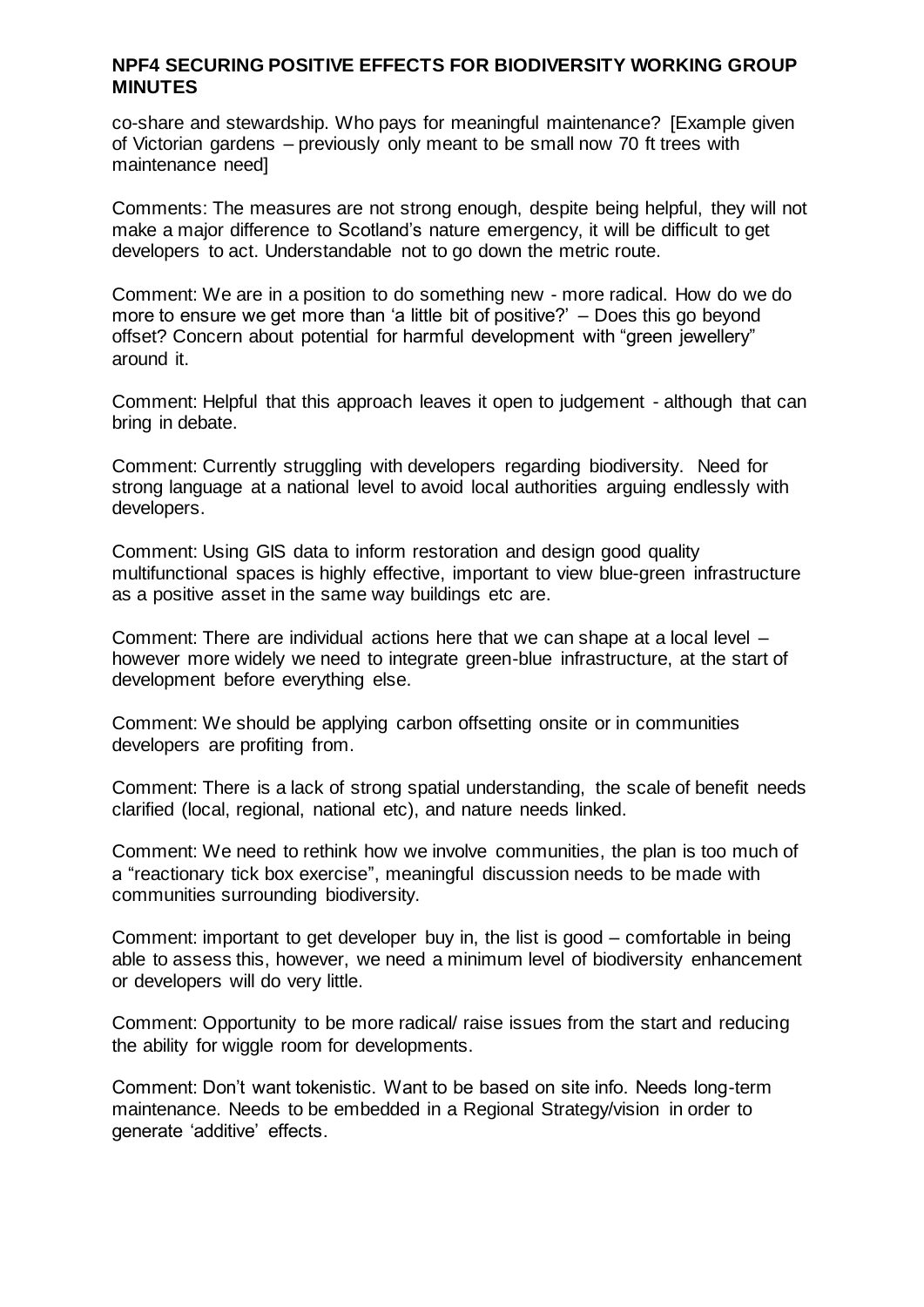Comment: We need to link in against regional/landscape scale, needs to be coordinated.

Comment: Individual measures need to link into wider strategy.

Comment: We need to avoid everyone picking same thing/going for smaller stuff, needs co-ordinated or connected to bigger plan.

Comment: If approving development, it is not reasonable or enforceable to ask individual householders to maintain these.

Comment: Connection needs to be made to coming biodiversity strategy. Urbanisation one factor.

Comment: Need principles to select particular measures that are appropriate tom local circumstances.

Comment: Need to share data. Peatland Action has provided useful lessons in data sharing. AI and Earth Observation are important tools, as is Natural Capital Asset Index.

Comment: Concerned about leaving too open if leaving to others to choose species. A lot of plant species could potentially be invasive if used inappropriately. Criteria as to what's fit for purpose has to be set out quite clearly.

Comment: Requires good contextual data/evidence-based approach. There's a danger if not done properly it could be seen as burden, needs to be evidence based. Don't want negative connotation of being burden on development.

*For the purposes of preparing national guidance, do you think it useful for measures to be grouped by particular types, scales or locations of development? E.g Those that fall below a national obligation?* 

Comment: Scale needs to be tied to type of development, pointed out complications as three or four houses could be less relevant to Midlothian but substantial for more remote rural areas.

Comment: It would be useful to define criteria as musts rather than "it would be nice to haves".

Comment: Include PDR, include householders relative to the scale of development.

Comment: We need criteria on why we are asking, we need multifunctional solutions - integrated impacts.

Comment: High potential of nature based solutions, SUDs in Denmark is an example of this being done successfully.

Comment: Asks need to be relevant to scale of development, there should be a requirement to have an ecological survey from the start.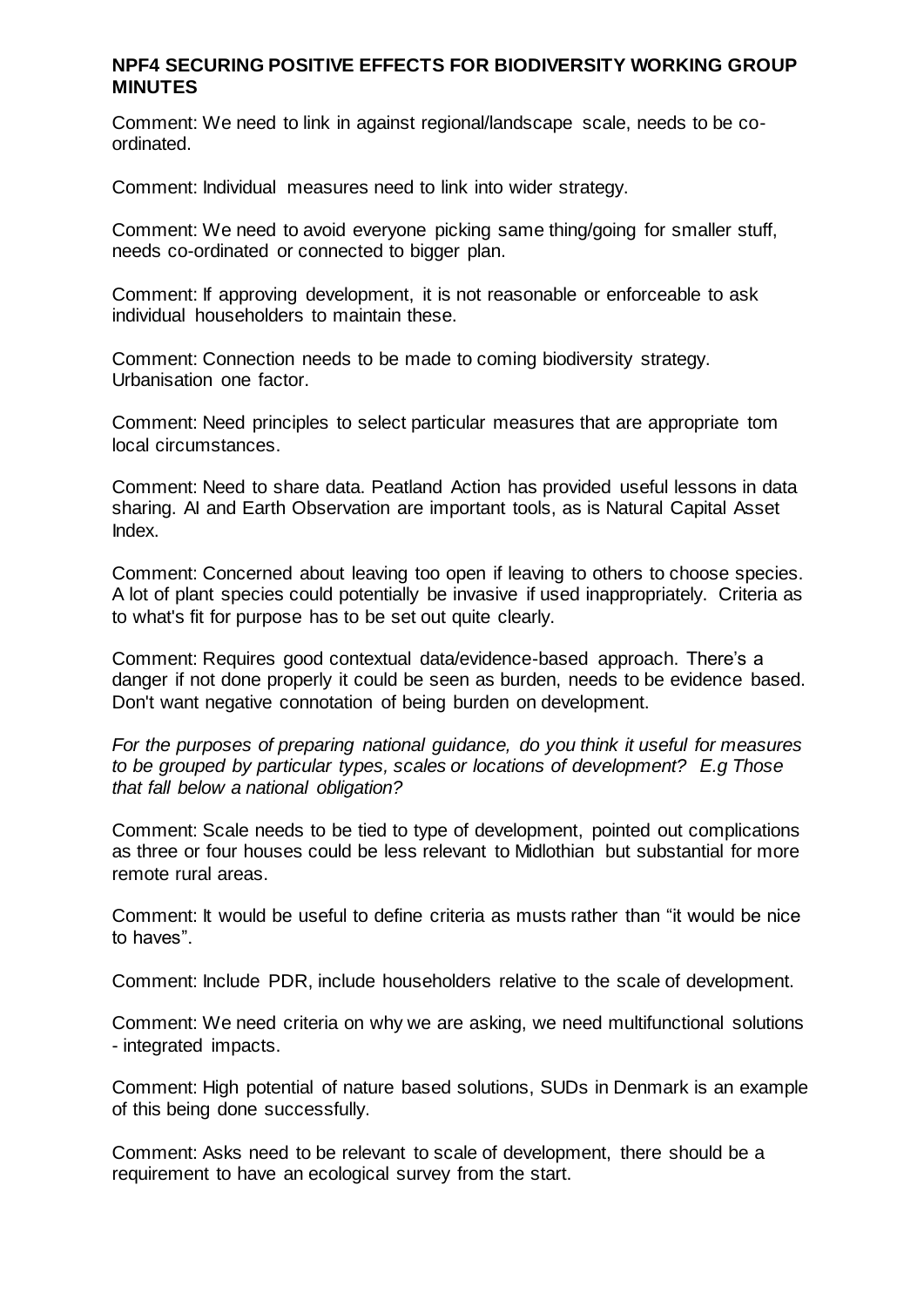Comment: Not individual houses - but yes housing development.

Comment: SEPA talked about general binding rules could this help us be radical?

Comment: We should exclude smaller measures as being relevant to larger scale stuff.

Comment: Could exclude householder. Also helpful to break down by type of development, Ecological context is important for targeting appropriate measures.

Comment: Agree - exclude individual householder development as no value. Is opportunity for larger stuff to set out what's needed, linked to LDP spatial strategy.

Comment: Definitely be proportional. Also want to know 'what is enough'?

Comment: Would be concerned if separate approach for renewable industry, concern if renewable industry have higher level of regulatory burden. Feel should be driven by potential for negative impact e.g. through EIA process.

Comment: Housebuilding industry, recognise impact can have on environment. Tailor Wimpey just launched environment strategy. Open to really engaging and trying to improve and recognise can have a big impact as a company.

Comment: Shouldn't lose opportunities - need clear policy principle.

Comment: Householder planners in Edinburgh keen to make difference in urban areas - Local-scale can have large cumulative effects especially for 'benefits for people'.

## **Group Discussion 2 – demonstrating positive effects through the planning application process**

**Facilitators:** Emma Hay and Julie Dewar

*We propose that, as a minimum, all national, major and EIA development should be included. Do you agree?*

Comment: Purpose of EIA/SEA, traditionally about mitigation – this is asking it to do more - Is EIA/SEA enough?

Comment: view that EIA isn't about enhancement, there should be a clear obligation that doesn't rely on EIA.

Comment: If we are to depend on those tools for transformational change - do we need to think more widely, e.g. about habitat networks - new concepts have come into place since the Directive e.g. habitats to help address the twin crises.

Comment: Spatial data is highly valuable to inform EIA/SEA - we don't ask for information from developers in a format that can be shared we should be able to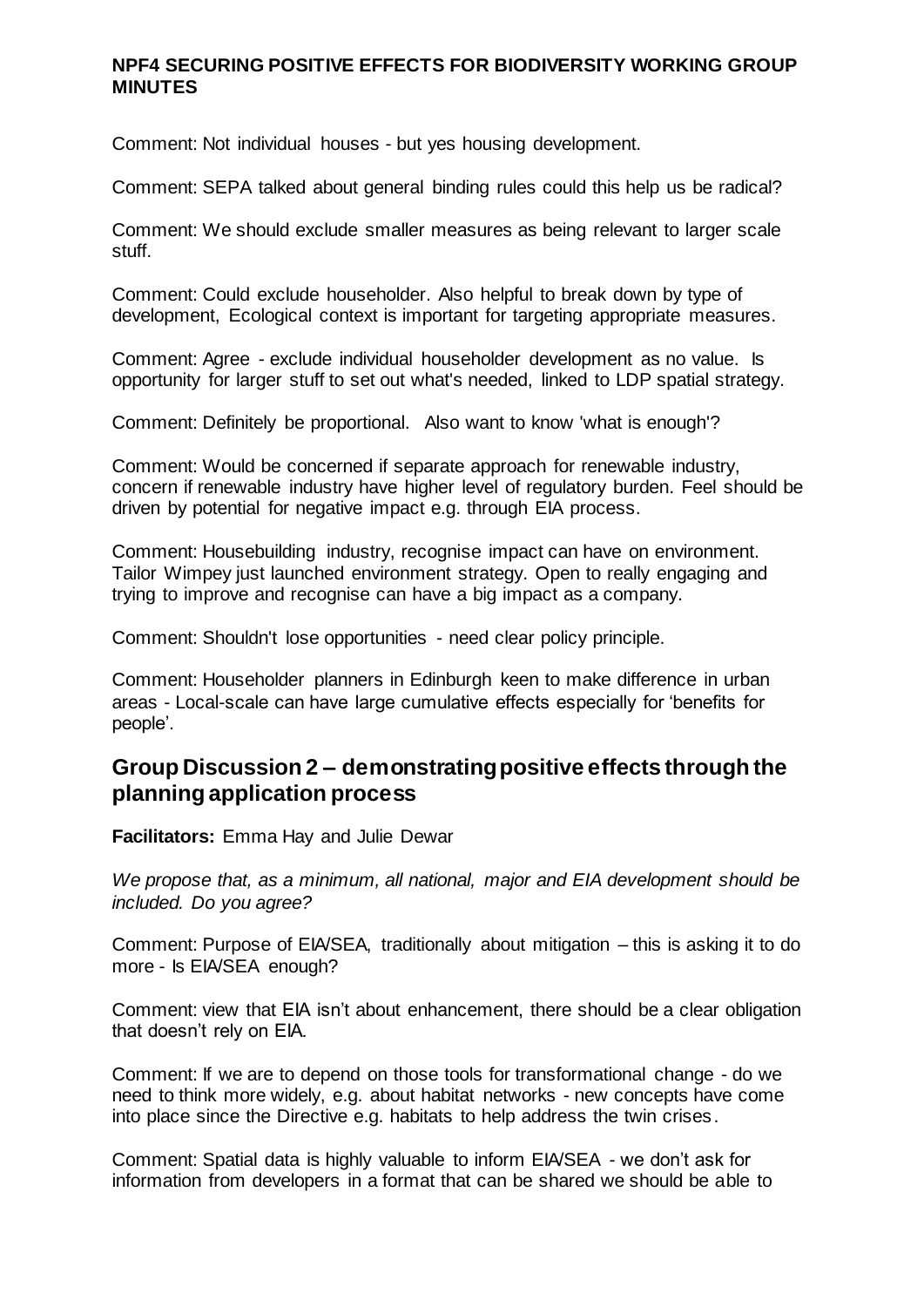create a Scotland wide SEA and see impacts across wider geographies - we don't do this.

Comment: SEA is by nature strategic so wouldn't get us down to the individual site level.

Comment: Local scale wouldn't require EIA. ER is good to have and an existing requirement - we need to tighten up in EIA - or doing it a relative scale. - Lots of this information is asked for anyway alongside an application - EIA/ SEA are more naturally focused on mitigation hierarchy rather than enhancement.

Comment: I would prefer to see something stronger than relying on existing mechanisms – [we rely on SPP as decision makers - material consideration]. It would be good to see developers doing a lot more, particularly with windfarms where they have the land/ scale to do it, often developers don't follow up on the stewardship they promise.

Comment: There will be much more Electricity and Network development to come however they don't have control over the land (in the same way as wind energy). Despite having BNG written into policy they don't have mechanisms to secure it e.g. land control. - Maintenance and stewardship is also important.

Comment: Regional land use partnerships could be applied to be more like a green area partnership across communities.

Comment: Complications around land owners not giving permission for more biodiversity beneficial locations.

Comment: Spatial data mapping could help address the problems surrounding private/public land.

Comment: Importance of integrating land rights and responsibilities - RLUP's could apply to urban as well as rural areas

Comment: Can we ask for all scales of development through an application to undertake proportionate self-assessment – similar to an energy warrant and capture perception - are proposals expected to have positive or negative impacts.

Comment: Could widen - for example housing 1.9 ha is still quite significant. Maybe define exclusions rather than inclusions?

Comment: No brainer - national, major, local; LLTP 400 applications per year, only 1 every 2 years or so are major.

Comment: Could do other way round and specify what's excluded.

Comment: Would want to include EIA developments not just national and major.

Comment: General point often easier to exclude rather than try to cover everything. Downside - is there potential developers then try to fit in with exclusion.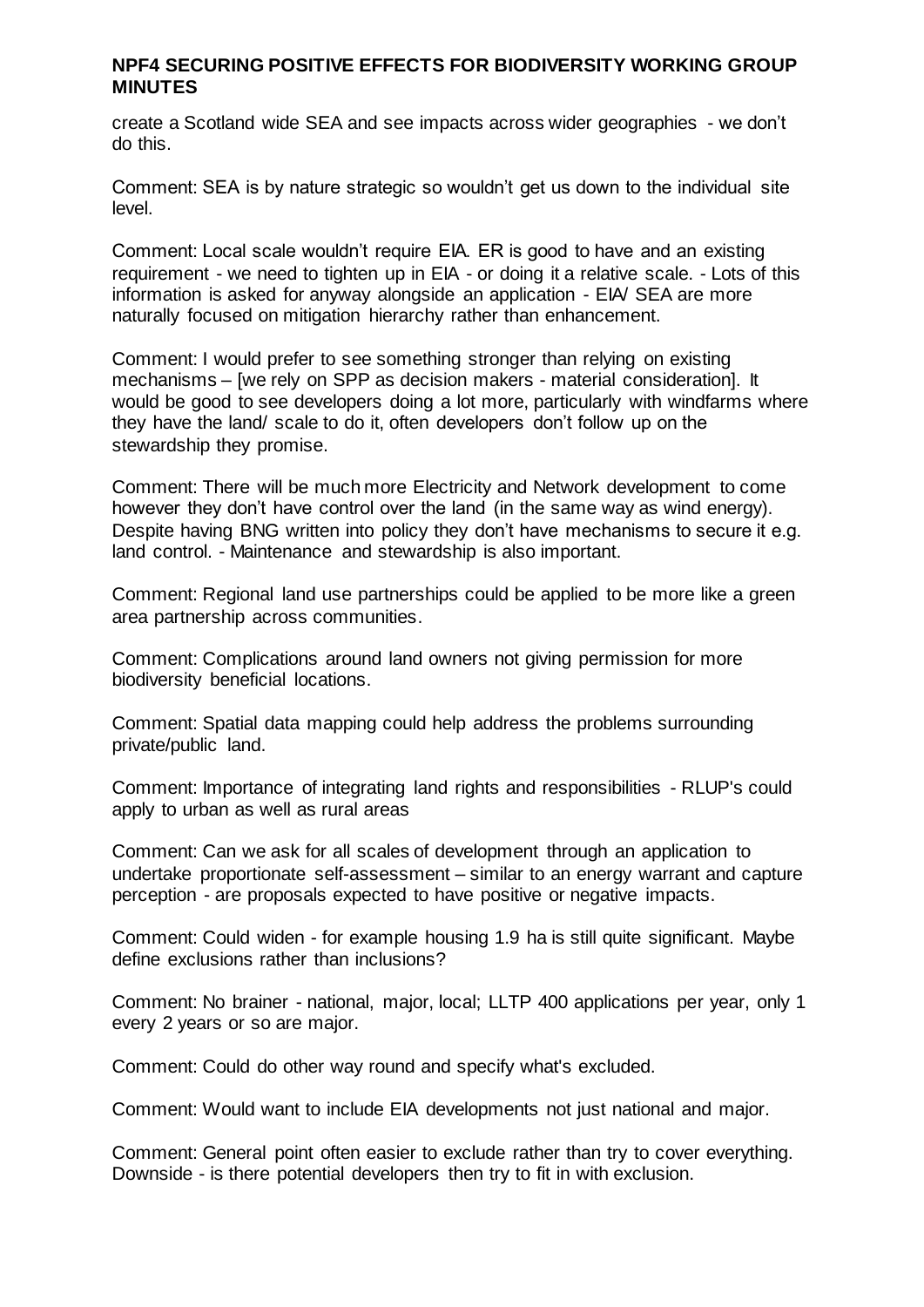Comment: If focusing on transformative change, only looking at major loses opportunity. Needs to cover broader range of development.

Comment: Some of larger scale for developer for renewables will have more resources, need to ensure proportionality and ensure don't make anything unviable.

Comment: Affordable housing for example, carbon emissions requirements for example, maybe consideration of those examples can help. Also need LDP strategy to identify where opportunities e.g. for enhancement, could be off-site. Building standards for example where targeted approach been successful.

Comment: Transformative change is key, has to be at scale. Needs to encompass as much development as possible.

Comment: Housing, particularly greenfield, need to capture. Have to think how best to do that. Is then quite hard to come up with practical solution. If very specific will be lots that's excluded.

Comment: To reinforce transformational change. Key is around transformational change. Everything done so far is good but need to broaden aspirations have stepped change in approach.

Comment: Interest in how baseline going to be set/biodiversity value. Point that previously farmed land not as much value as pristine. Need to understand the potential of local sites and bear in mind that off-site benefits may be higher.

Comment: Resourcing – view that NatureScot have retracted from support. Role of improvement service in delivering training - need parallel programme that can help planning authorities with implementation in practice.

Comment: Fundamental that can't keep asking PAs to do more for less. Need support on ground for delivery. Burden can't all be on PAs. Support has to be there for it to work.

Comment: Used to have correspondence from SNH on what would and wouldn't comment on – point that resources are constrained.

Comment: It should apply to everything if we take a points based menu/ options systems - there shouldn't be an exception to the rule.

Comment: Minerals expect to be included, but don't want to add complexity, want to know specifics of what will be required. Don't want approach to be different for renewables - Developers want to see consistency.

Comment: Mindset/culture shift needs to happen to fully understand what is being done is of benefit to natural capital.

Comment: For PAs often about timing and timescales, biodiversity issues can hold up timescales.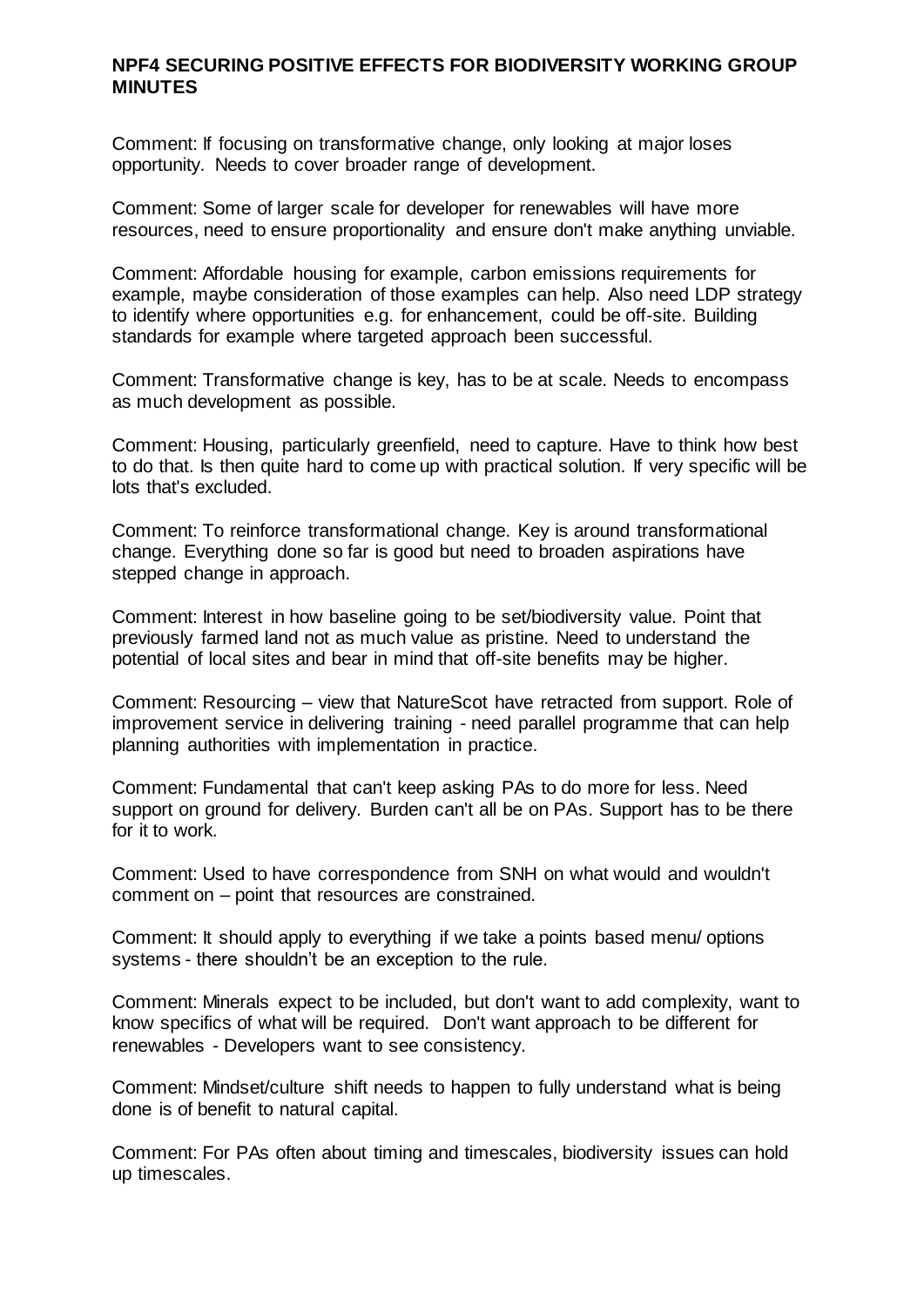Comment: Lots of renewables come as s.36 applications. How will this apply to them? Don't want a different set of rules and want it captured by NPF4 requirement as well.

Comment: Will echo point about resourcing. PAs seen 42% resourcing cuts since 2009 also want to see involvement of NatureScot.

Comment: Does this hark back to national obligation. Change mindset from burden to something want to deliver.

Comment: Join up between biodiversity and climate change - COP 26 and COP 16 will bring that into focus. Focusing on biodiversity but need to prioritise nature based solutions for example to address challenges around flooding etc.

Comment: Need NPF4 need to join up strategically, twin challenges climate and biodiversity.

Comment: More planners good, but ecologists view really carries weight in front of planning committee.

Comment: People need to be made to implement measures. Resourcing/expertise.

#### *Other Comments*

Comment: There is a disconnect between asset managers (knowledge of assets) and planning service perspective on land ownership.

Comment: Agree that a metric may not be the way to go, however, would welcome approach similar to the Planning and nature tool used in Germany point scoring system.

Comment: Support for menu of options - big fan of the green points system, which is now being used in London - helps with the potential of the site.

### **Group Discussion 3 – focus on delivery**

**Facilitators:** Simon Brookes and Paul Sizeland

*1. Have you used / accessed an LBAP in your current role?*

*2. Can LBAPs help deliver positive effects for biodiversity from new development?*

*3. Is information currently presented in LBAPs easily accessible to* 

*planners/developers? If not why not? If yes - are there good examples you are aware of?*

Comment: Use LBAPs all the time, but not enough weight behind them/behind priority species if doesn't have statutory weight behind them.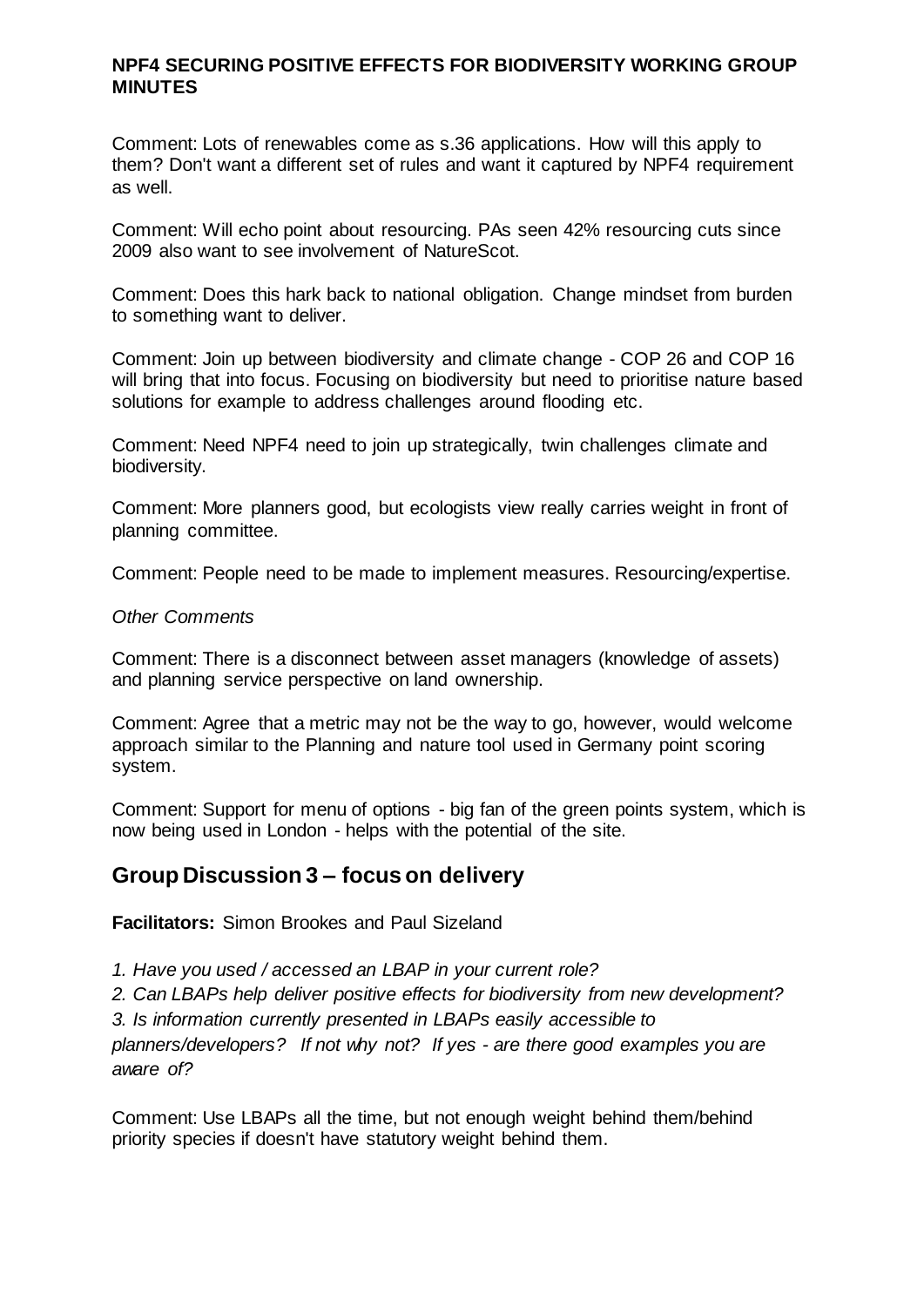Comment: Often ref LBAP for consultants to look at when preparing application, but often lot drops out with other matters taking priority. Outcome not always as positive as would like.

Comment: LBAP tends to be less tangible and precise than other requirements – permitted developments act contrary to biodiversity gain, exacerbated by agencies providing ever less advice.

Comment: LBAP is not a planning document. Key source is the LDP. Planning is not the solution to everything, so we need to integrate biodiversity into all strategies.

Comment: In previous DM roles agree lots of info have to look at, unless there is policy which reqs something often isn't a lot of traction/in depth knowledge from planners. But requirement for PEfB can help change that. Issue of weight. Can also be out of date, not sure how relevant they are.

Comment: Some LBAPs are not designed to support planning.

Comment: Need to integrate LBAPs with LDPs – they often fall through the cracks – LDPs must address 'planning for nature'.

Comment: COSLA guidance does identify LBAP role in Planning

Comment: Wouldn't typically refer to directly in making decisions, too many steps between LBAPs and actual proposal. Got to be proportionate. Easy on some other matters to demonstrate requirements met, biodiversity not as tangible or precise, therefore becomes easier to dismiss. Lot of aquaculture development becomes tricky because of PD, expansion of PD goes against grain of what talking about today generally. Less advice from NatureScot etc. Battling even if have knowledge of LBAP because of lack of policy backing.

Comment: I (planner) wrote LBAP, with no ecological expertise - don't have a technical and robust understanding of ecology.

Comment: Don't feel that LBAPs are the right tool - we are asking them to do something they were not designed for has risks - it's not a planning document. There needs to be a hook in the LDP, in absence of any other option used the LBAP was used, however concerns about how robust that would be in future examination.

Comment: LBAPS, can be highly specialised and aspirational rather than about on the ground delivery and accessible data. E.g. safeguarding protected species.

Comment: Improve - separate from planning process, include action plan with costed deliverables and be clear to avoid duplication of effort.

Comment: LBAP is important locally & we are seeing improvements – however reservation that use as a planning policy tool/ dual purpose wouldn't work, fulfils a wider function that planning.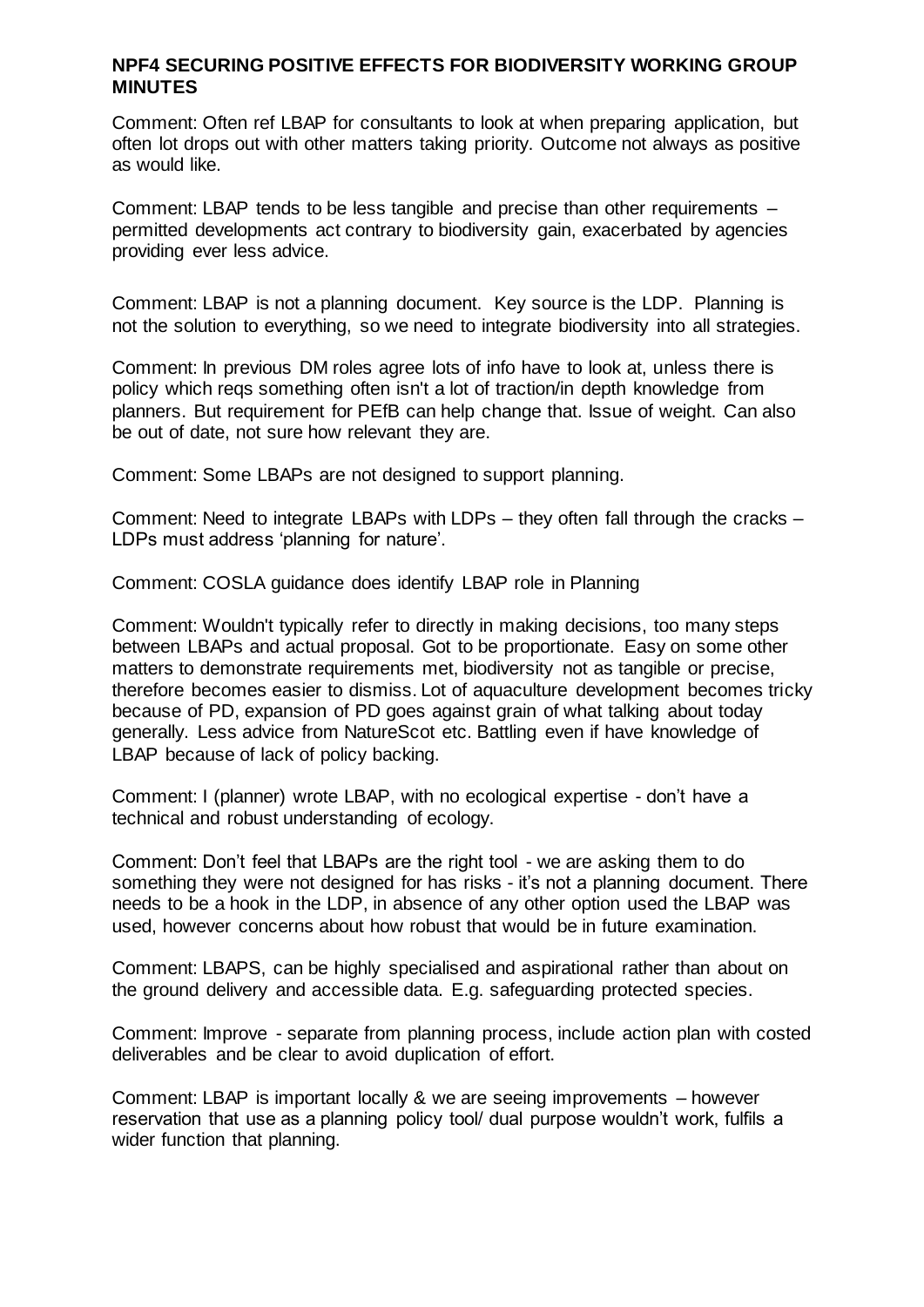Comment: Some LBAPs found to be really helpful at a project level, some not. Disappointing (to see survey results) of acceptance that they aren't going to change planning. Whether it should be OSS/ LBAPS, whatever we do has a resourcing implication and need to ensure that's resourced.

Comment: Lot of struggle around resources/ expertise/ capacity and powers for planning authorities - aligning those without resources - raising level of ambition - do we have ability to deliver? There is lots of will and being asked to do more better.

Comment: Yes, LBAP - informs fife plan and Supplementary guidance.

Comment: Need to be based on good quality data - SBIF - proposals for a radical overhaul - close working relationship with biodiversity datacentres - fundamentally different to the way data is recorded and could be shared.

Comment: LBAPS should have a wider remit - linked to wider Land Use Partnerships – echo resourcing point - developer contributions as a way to fund/ offset?

## **Plenary Conclusion**

Cara and Simon summarised the main takeaway points from the discussion sessions.

Cara set out the next steps for NPF4 which will be introduced to parliament in autumn 2021 and will be subject to extensive consultation and engagement at that time. Also potential for targeted engagement specifically to support the development of national guidance.

Cara thanked everyone for their input to date, including Nature Scot, for all their work behind the scenes in drafting papers to support discussions.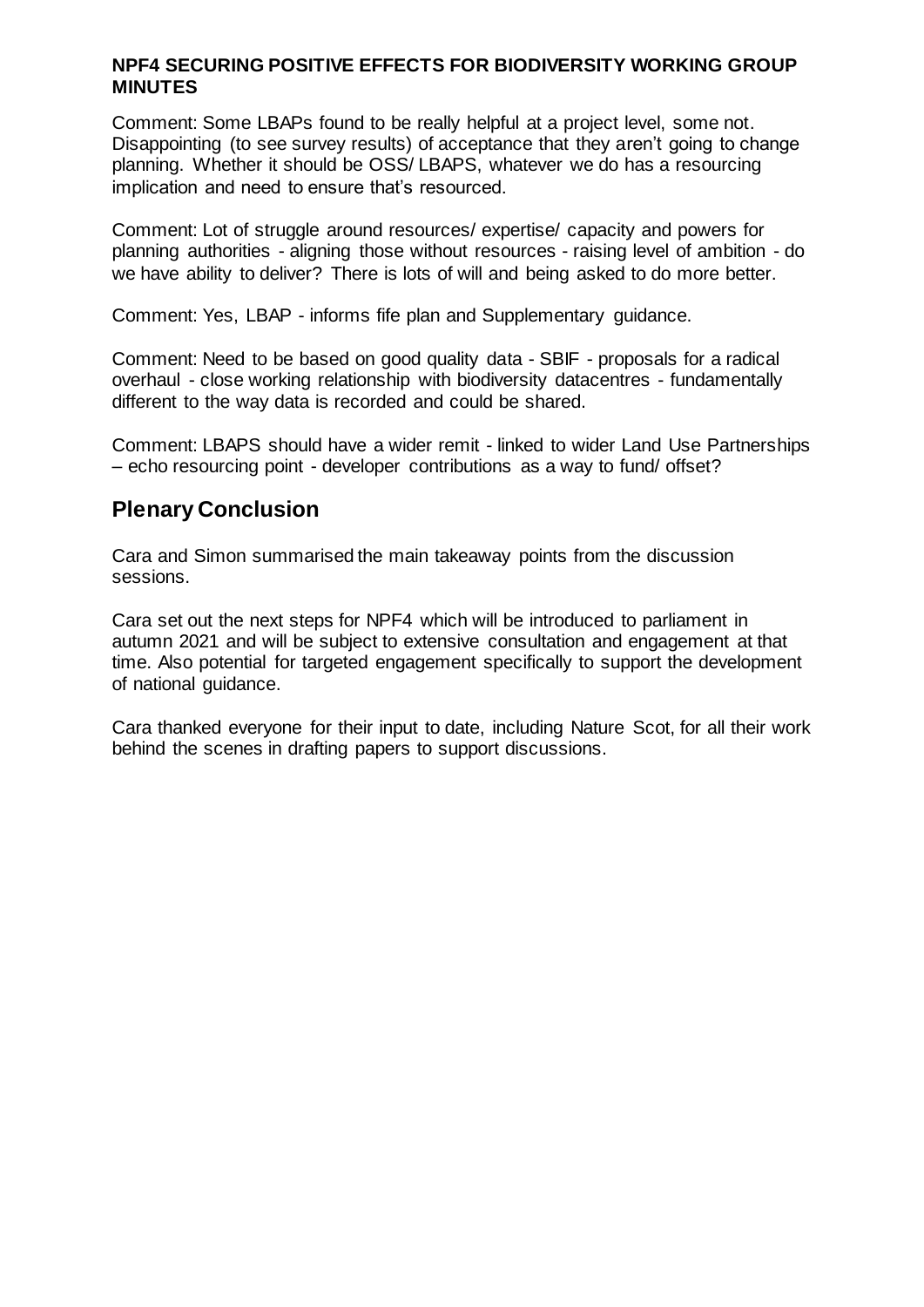# **ANNEX A - Transcript of Discussion**

# **Plenary**

[10:11] Apologies for late arrival - connection issues this morning

[12:08] I thought I'd drop this into chat rather than raise it in the discussions. I am concerned that we are using the term offsetting in the documents. This suggest 'covering the damage we have done'. If we are talking about positive effects, surely we are looking for offsetting+ - going beyond the quantum of impact into a net positive set of solutions

(3 liked)[12:09] I would drop in that Net zero is well understood; Net gain would also be more intuitively understood if communicated for biodiversity; or else zero harm

(1 liked)[12:10] I've started using the term "do no harm" as thats easier to explain than net zero or net positive

[12:10] Do no harm covers net zero but doesn't get us to positive effects

[12:11] Surely, we are looking for 'do no harm and do some good too'?

(2 liked)[12:11] National targets for reversing decline of biodiversity could help drive action for nature, in similar way net zero targets have done

(2 liked)[12:11] IN a wider context it does as you then ask the question holistically about how you then improve or look for a posirtive impact

[12:11] i think do no harm itself would be a step change, if we are worreid about offsetting

(2 liked)[12:11] but beyond of course is needed

[12:12] my sense is that the group is more ambitious than what has been presented to us so far.

(1 liked)[12:13] It should be protect and ehance

[12:13] 5f457b3679645 LRRS Protocol on Good Stewardship of Land.pdf (landcommission.gov.scot) states "When decisions are made about land use and management, the potential harmful or negative effects on the environment and on other people are considered, and efforts are made to minimise these"

[12:14] Don't forget the opportunity to engage the ecological expertise of local authority ranger services - although there has been a big decline in the number of ranger posts funded over the past decade.

## **Discussion group – HE**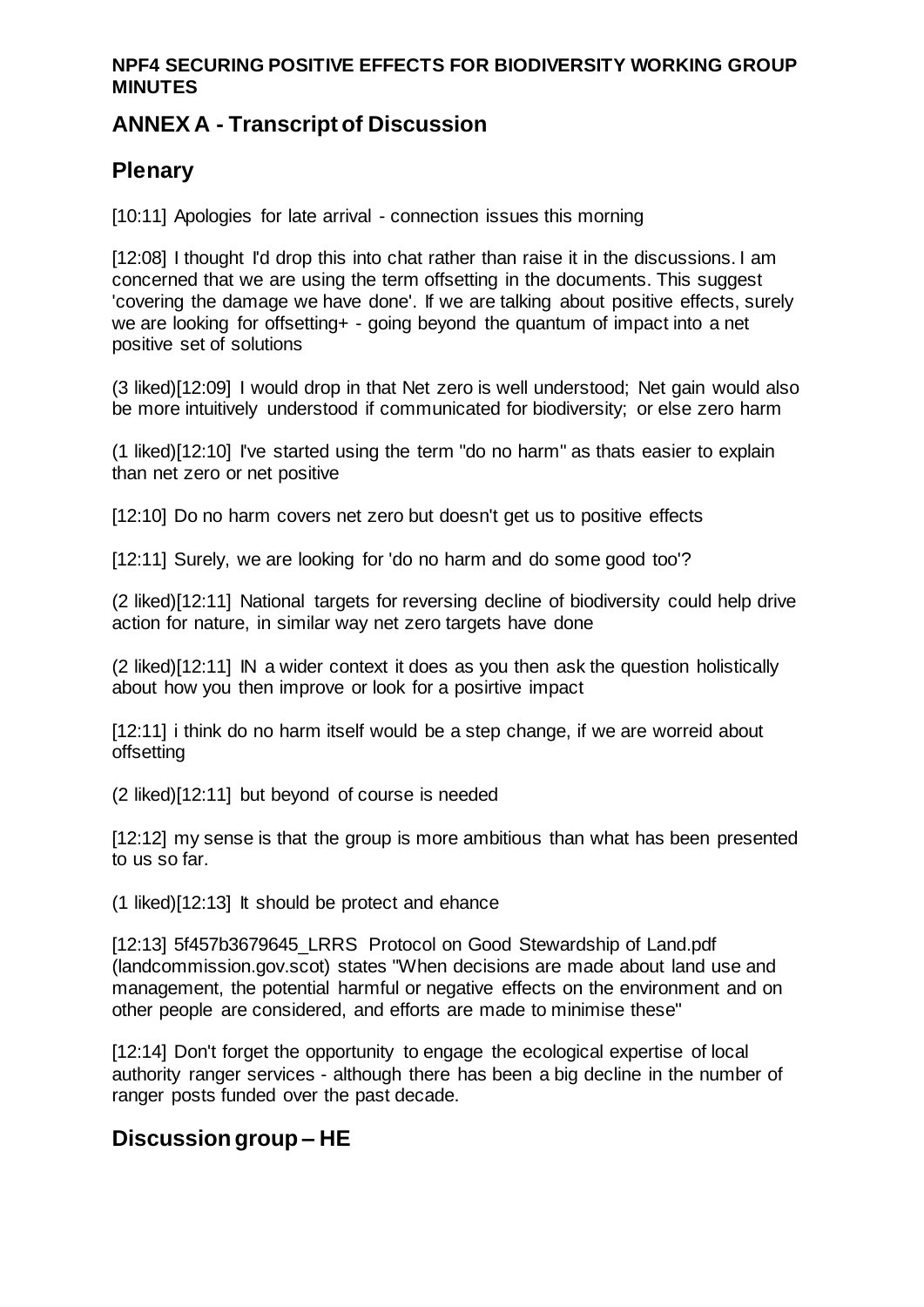[10:46] Soil is an essential issue which is fundamental to biodiversity. Too much soil compaction happens on building sites which causes long term challenges for the new habitats

[10:49] I completely agree with Deryck's point about scale

[10:49] Capturing CO2 from existing businessess can be used to decontaminate sites and creates carbonate which either creates great foundational material or a marketable comodity and oxygen

[10:50] It's all about a place based approach with Nature based solutions focus. Do no harm to social cohesion, health & wellbeing, economy, environment and biodiversity

[10:51] I agree with Kathy, but would caveat it with don't assume local authorities have the skills and resources to undertake that valuable type of engagement

(2 liked)[10:52] Data driven decsion making can only be powered up by spatial data and the ability to ask the map. The map can capture visuals, background data and different data layers . Once you know the criteria for delivery you can then have conversations with communities about where NBS can be delivered. Quite frankly all actions, tasks and policies are all NBS if you wnat to mainstream biodiversity

[10:52] Whilst I buy into NBS as a concept, there is still a value in talking about bluegreen or natural infrastructure (this is the term used in the Infrastructure Investment Plan) since it firmly places these solutions as infrastructure and links to the 'infrastructure first' concept

(2 liked)[10:52] green points system gives that minimum without being a metric

[10:53] Elephant in the room is Local Place plans

[10:53] Issue is the wider world is moving on from talking about green infrastructure and are now talking place based approach with NBS

[10:55] I could argue that we are at risk of only talking with people like us on this there are plenty of people out there who aren't talking about NBS yet (we need to use both depending on our audiences and partners)

(2 liked)[10:56] HI simon - we have 5 mins left before break

[10:59] I like that idea of binding requirements

[11:00] Love the Scout / guide badge version of NPF4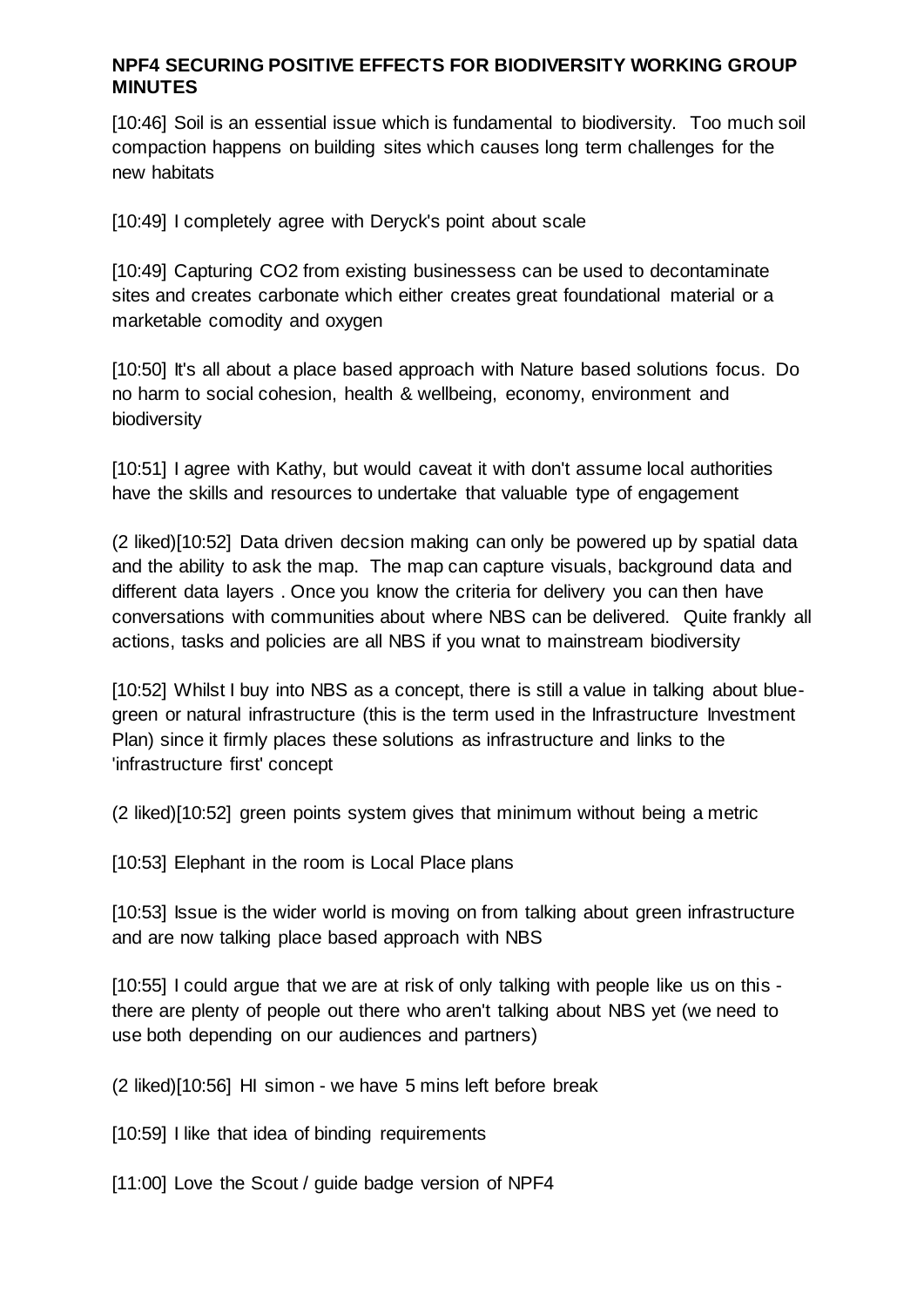[11:01] I couldn't agree more with Scot!

(2 liked) [11:02] What's the purpose/weight of the SEA to incorpoate NBS from the outset?

[11:03] Should this not be quiding development in the gatecheck process?

(1 liked)[11:04] definitely need to be absolutely clear about information requirements

[11:04] Katherine Pollard it's assessing the policies within LDP / NPF to gatecheck that the policy direction is correct. Certainly from a glasgow point of view are three foundation strands will be climate adaptive / place based approach / nature based solutions

(1 liked) [11:21] Apologies - phone call from my CEO

[11:24] layering process of GIS data: planning apps, policy layers, LBAp layers, Environmental data - if we can capture all then we can start to identify gaps or comply with criteria for provision

[11:25] Need something at a site scale about adaption benchmarking

[11:35] Regional Land Use Partnerships to help drive urgent climate action - News - News & Events - Scottish Land Commission

[11:35] Hi Emma - 5 minutes left

(1 liked)[11:36] Putting green roofs on industrial sheds would require a completely different construction approach (not that we shouldn't do it)

(1 liked)[11:37] Tools need to be embedded into the policy

(1 liked)[11:45] LBAP is an action plan not a policy document - it's a difference that we had to be very mindful of when writing our LBAP

(1 liked)[11:46] LBAP in G;lasgow whilst taken cognisance off in LDP is deisconnected from planning process. we are trying to get the ecologists to understand difference between aspirations and policy

[11:55] Hi SImon - 5 minutes left

[11:56] OUr LBAP is definitely thematic rather than spatial, which works best for us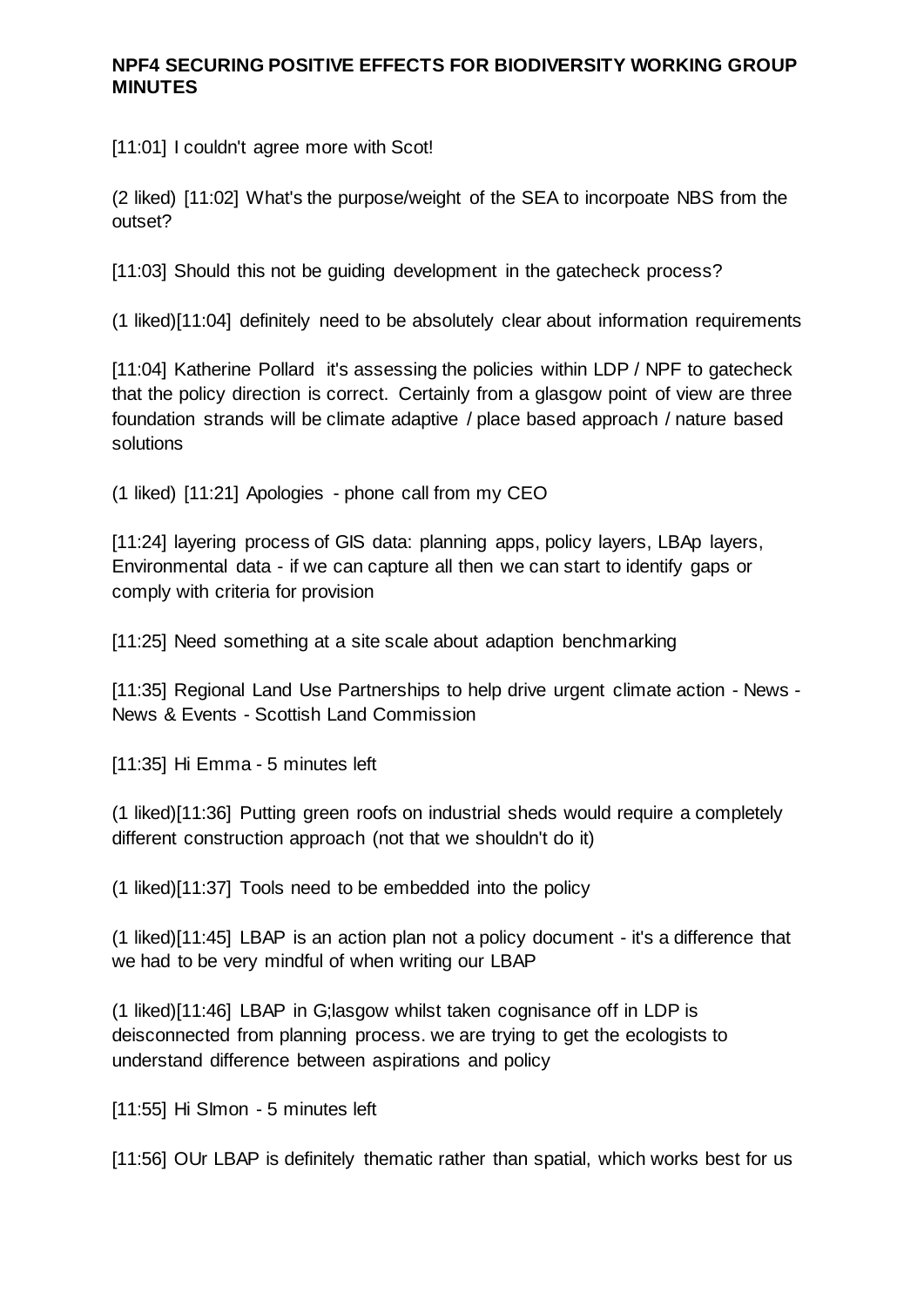[11:57] so is ours in Glasgow. Just needs to be more realistic and have correct data behindit

[11:57] Our Local Development Plan is supposed to reflect local priorities from the LBAP and our supplentary show green networks which sets out opportunities for enhancement.

(1 liked)[11:57] Completely agree with Deryck about data and resource

(1 liked)[11:57] \*guidance

[11:58] There needs to be a better link or visability of the link and role of the LDP, OSS woodland strategies and LBAP. Defining their roles and how data for one can support the other would be good. Collecting data on pdf reports / word docs / excel spreadsheets doesn't help

[11:59] If LBAP's are action plans then they need costed delivery plans behind them that show who is reponsible for the actions and how they are going to plan, deliver and stewardship them

[12:01] Tie in with digital planning work stream under transforming planning

# **Discussion group – CD**

[10:29] Q1. Will this approach help to mainstream biodiversity in planning?

[10:34] Agree that have to be clear that enhancement is delivered in addition to following mitigation hierarchy

[10:39] Q2. Can the types of measures listed collectively and at scale contribute to positive effects?

[10:43] A nature network would help direct opportunities for enhancement and help planners and LA officers to assess value of measures

[10:51] Q3. should any types or scales of development be excluded?

[10:51] Q3. Should any types have any particular obligations placed on them?

[10:59] i agree the need for proportionate approach where individual householder may not provide the types of benefits, I am concerned that the focus then soley falls on new developments and we miss the chance to improve existing ones. Community groups were mentioned earlier is there a way have that engagement to encourage this cooperation.

[11:12] We propose that, as a minimum, all national, major and EIA development should be included. Do you agree?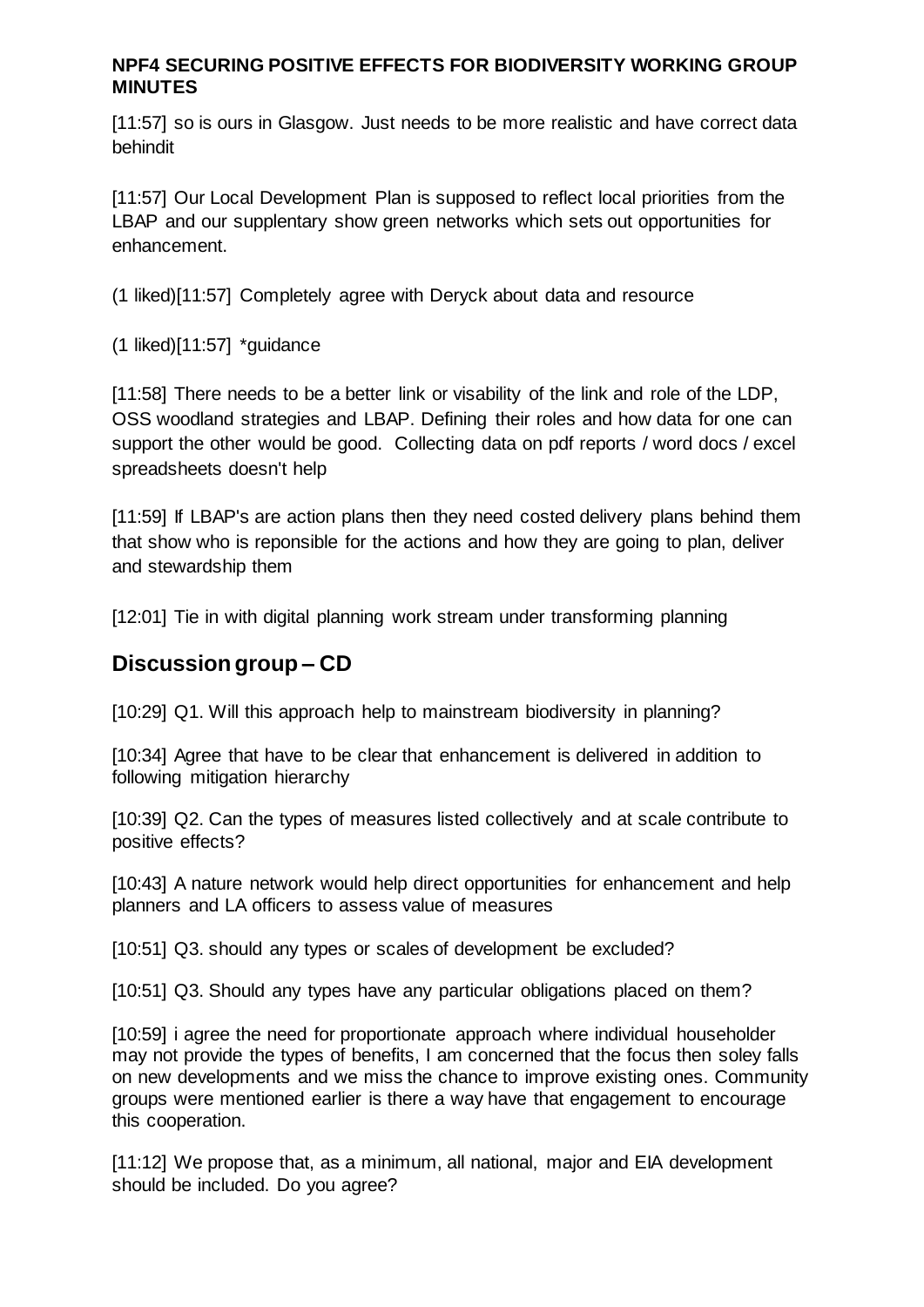[11:13] Are there other specific types or scales or development, e.g. wind energy, mineral extraction, housing etc. which should also be included within scope?

[11:14] agree with minimum

[11:16] I agree with Esme.

[11:16] Yes agreed with Esme and Jamie

[11:17] same for me

[11:20] agree with Hannah that transformative change needs to include wide range of development

[11:26] opportunities too to invest in natural capital

[11:26] and then you'd need to be clear on how habitats are valued consistently across a spatial area

[11:26] for comparable baselines

[11:28] Agree fundamentally resources and training needed for LPAs

[11:29] Important to set out what authorities will be tasked with assessing, implementing, and enforcing the biodiversity duty. A particular concern for wider industry (particularly on the English approach) is a significant lack of resourcing at the local level. With many authorities lacking ecologists on staff, how/who will be assessing and implementing the new biodiversity requirements (LA planners, consultants, NatureScot) is a key question.

[11:30] I would add, noting (from my experience) English LPAs being generally better resourced still (despite not bring enough) re planning ecologists

[11:33] https://www.rtpi.org.uk/research/2021/june/resourcing-the-planning-servicekey-trends-and-findings-2021/

[11:40] I like that we are returning to the words culture change and transformative today which is the aspiration and not tinkering at the edges. (2 liked)

[11:47] Have you used LBAPs in your current role (in relation to making decisions for biodiversity/greenspace/amenity as part of planning/development activity) if so, – what was you experience

[11:52] 1. Is information currently presented in LBAPs easily accessible to planners / developers? If not why not? If yes - are there good examples you are aware of?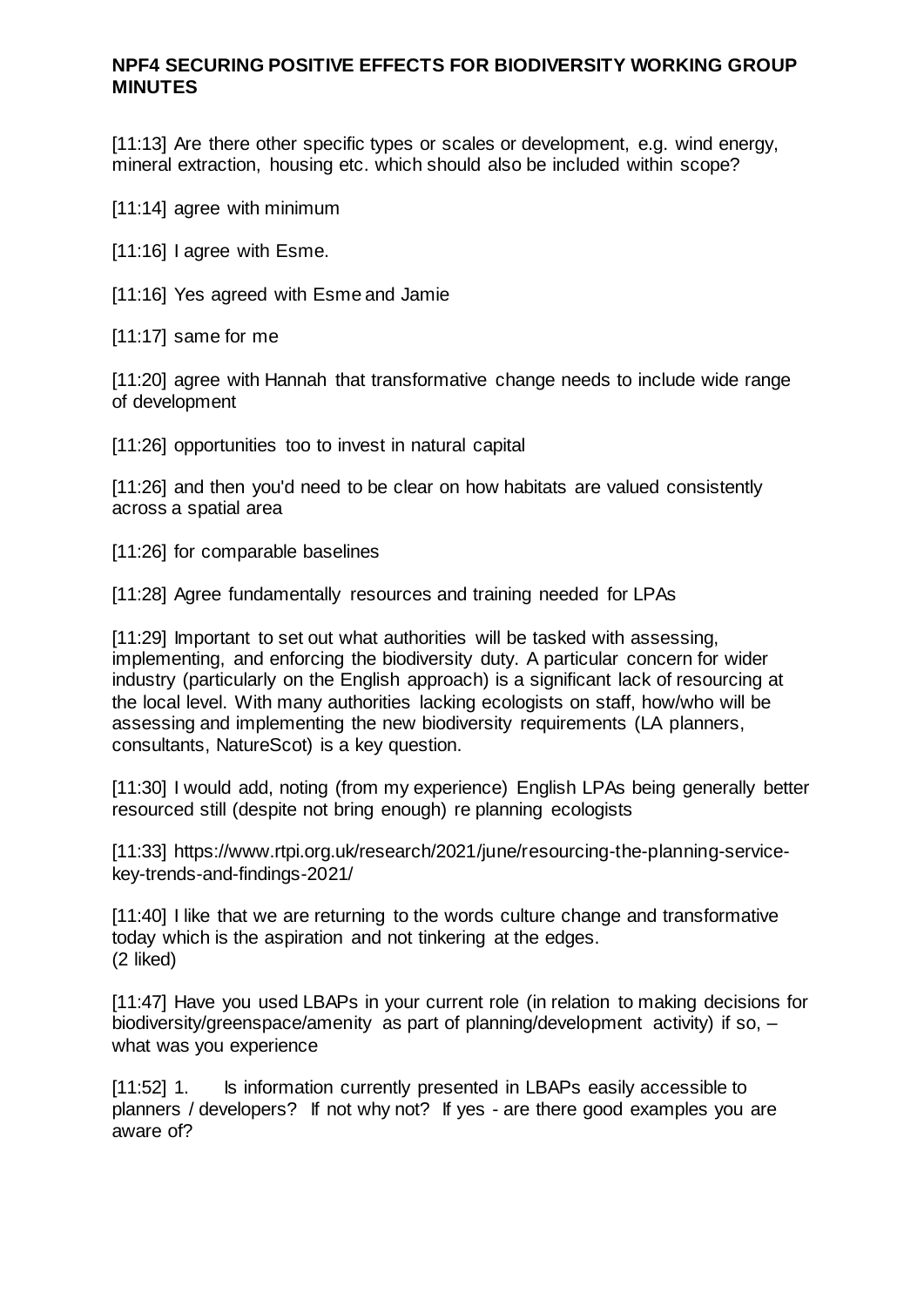[11:57] would think LBAP could function togather better with local biological records centres to be a a source of a more robust cenre of informtion for developers to consult

[11:57] local biological records centres are also massviely variable in the quality of data and service they deliver

[11:57] and have limited resources

[11:57] agree that a mapped nature network is needed at LDP/ RSS level to inform delivery and prioritise. (1 liked)

[12:00] agree with Jamie

[12:00] LDP

[12:00] LBAP could help inform only